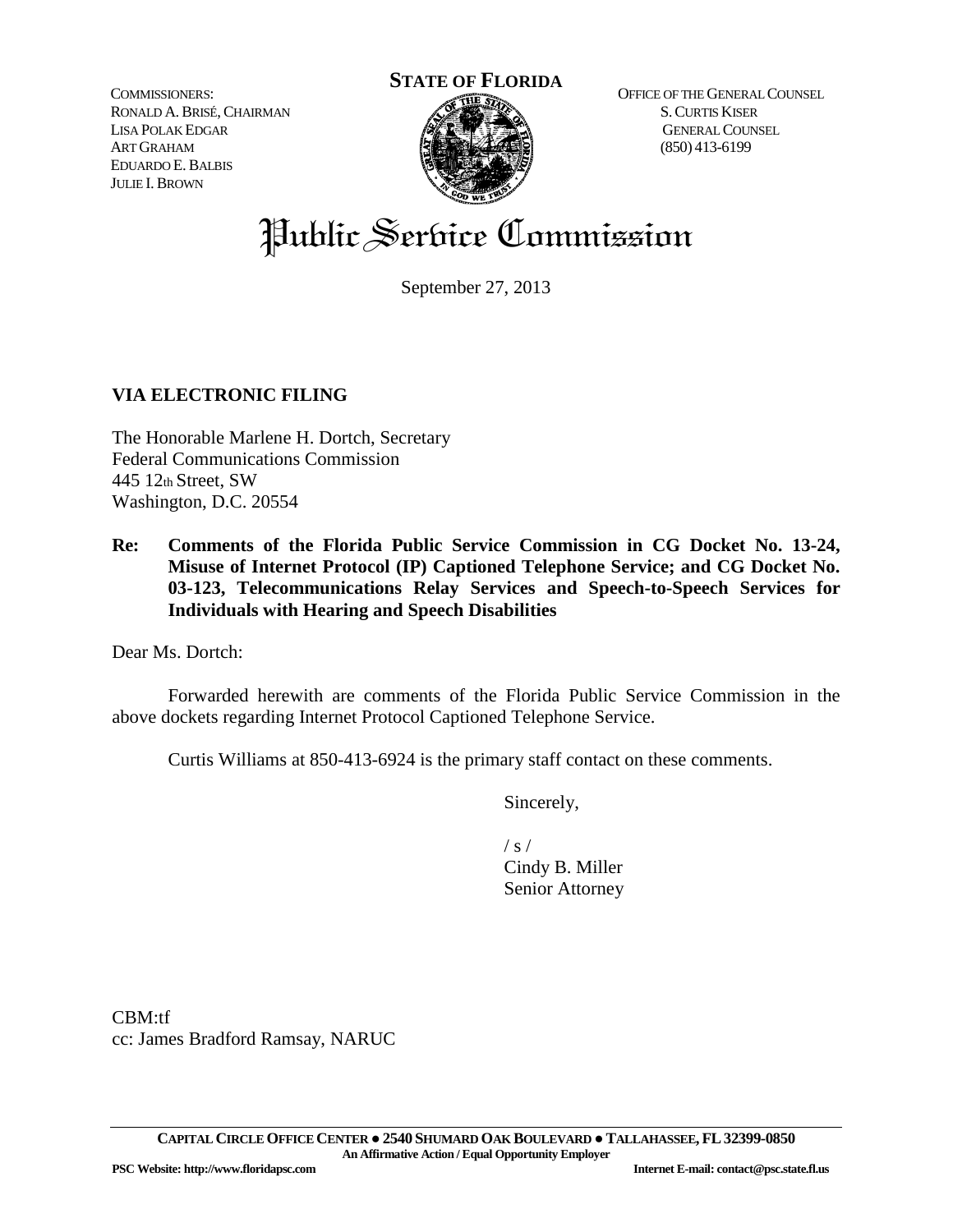#### **Before the Federal Communications Commission Washington, D.C. 20554**

| In the Matter of                           |                      |
|--------------------------------------------|----------------------|
| Misuse of Internet Protocol (IP) Captioned | CG Docket No. 13-24  |
| Telephone Service                          |                      |
| Telecommunications Relay Services and      | CG Docket No. 03-123 |
| Speech-to-Speech Services for Individuals  |                      |
| with Hearing and Speech Disabilities       |                      |

### **COMMENTS OF**

#### **THE FLORIDA PUBLIC SERVICE COMMISSION**

## CHAIRMAN RONALD A. BRISÉ

COMMISSIONER LISA POLAK EDGAR

## COMMISSIONER ART GRAHAM

#### COMMISSIONER EDUARDO E. BALBIS

#### COMMISSIONER JULIE I. BROWN

September 27, 2013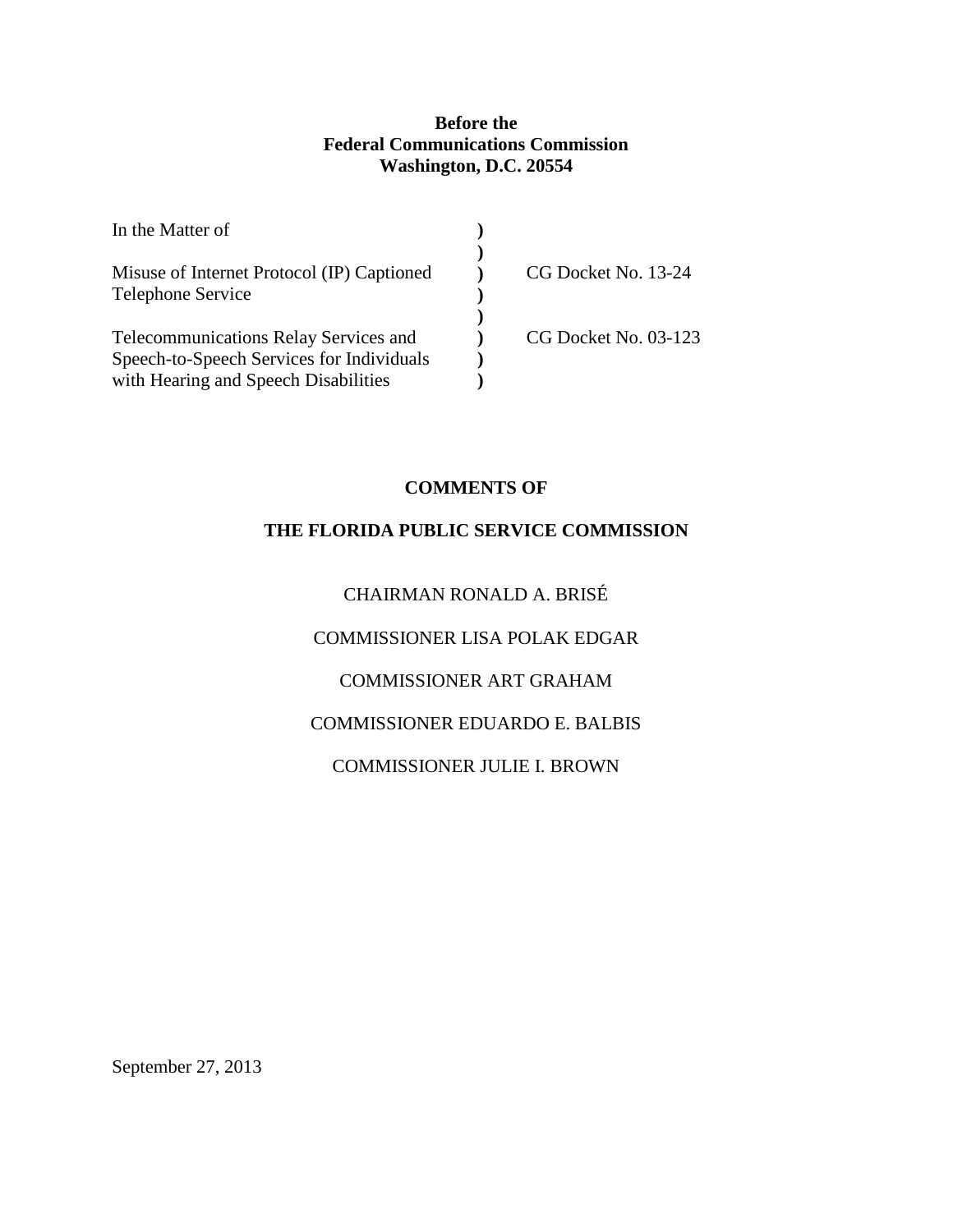#### **INTRODUCTION AND SUMMARY**

On August 26, 2013, the Federal Communications Commission ("FCC") released a Report and Order and Further Notice of Proposed Rulemaking (FCC 13-118) regarding Internet Protocol Captioned Telephone Service.<sup>[1](#page-2-0)</sup> In the Further Notice of Proposed Rulemaking (FNPRM), the FCC is proposing to transfer responsibilities for administering and overseeing Internet Protocol Captioned Telephone Service to state telecommunications relay service (TRS) programs. Among other things, this would transfer the responsibility for registering and certifying the eligibility of new Internet Protocol Captioned Telephone Service users from providers to the state relay programs. The FCC also asks for comments on whether captioned telephone service such as CapTel in Florida and Internet Protocol Captioned Telephone Service should be mandated services to ensure all states will participate in the provision of these services. In addition, the FCC is proposing that states assume the costs of providing intrastate Internet Protocol Captioned Telephone Service.

On September 3, 2013, the FNPRM was published in the Federal Register announcing a comment due date of October 18, 2013, and a reply comment due date of November 18, 2013. The Florida Public Service Commission (FPSC) submits these comments in response to the FNPRM regarding Internet Protocol Captioned Telephone Service. The FPSC encourages the FCC to consider the following:

1. The FCC should provide Internet Protocol Captioned Telephone Service minutes and number of Internet Protocol Captioned Telephone Service units by state as soon as

<span id="page-2-0"></span><sup>&</sup>lt;sup>1</sup> Internet Protocol Captioned Telephone Service is an Internet-based form of telecommunications relay service that permits an individual who can speak, but who has difficulty hearing, to use a telephone and an Internet Protocol-enabled device via the Internet to simultaneously listen to the other party and read captions of what the other party is saying. With Internet Protocol Captioned Telephone Service, the connection carrying the captions between the relay service provider and the relay service user is via the Internet. With Florida's CapTel service, the connection carrying the captions between the relay service provider and the relay service user is via the landline telephone network.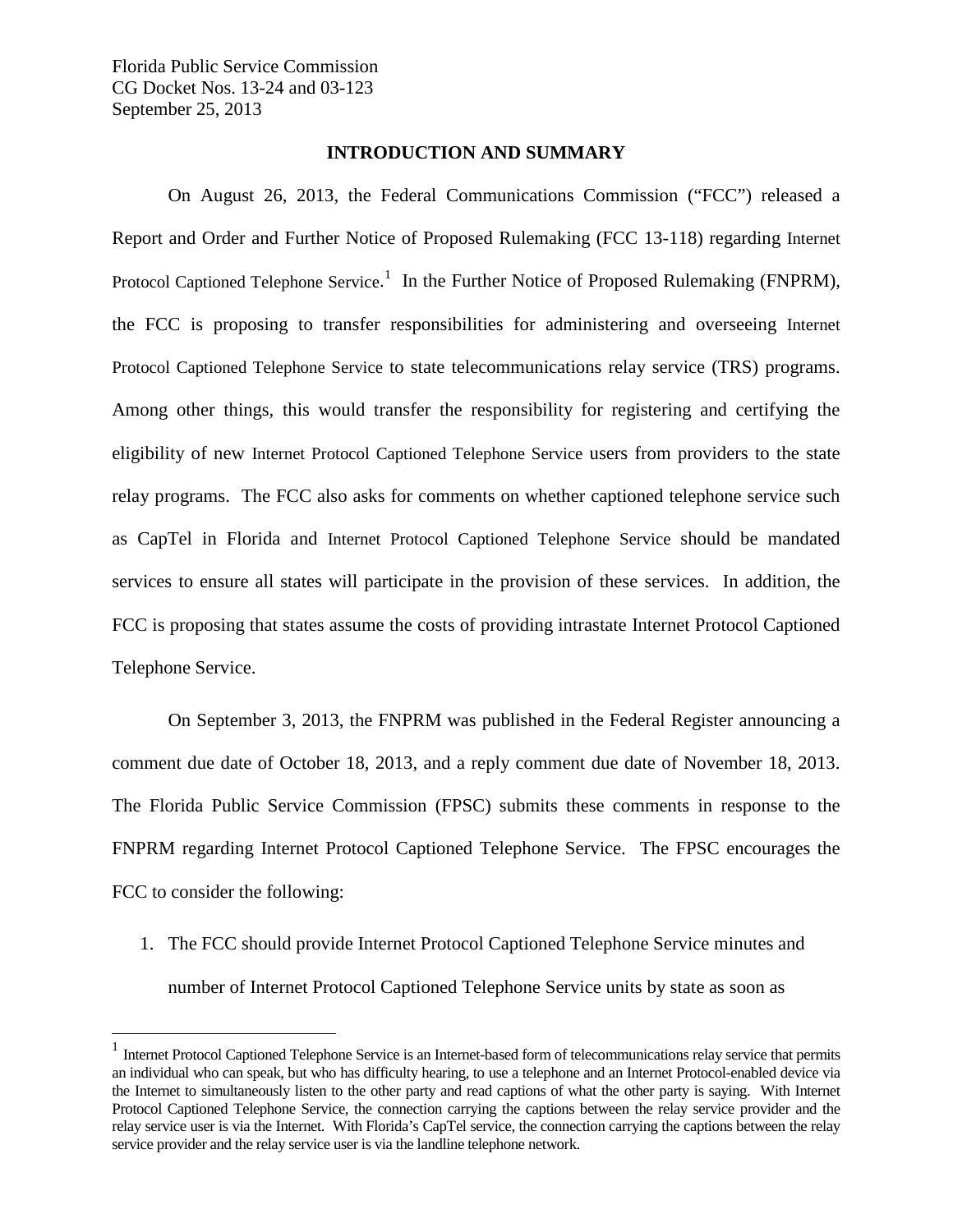possible so states can make informed decisions on possible migration of Internet Protocol Captioned Telephone Service to state relay programs;

- 2. If state funding of intrastate Internet Protocol Captioned Telephone Service is mandated, it should not occur until the FCC is assured that problems noted in the Internet Protocol Captioned Telephone Service Interim Order<sup>[2](#page-3-0)</sup> are corrected;
- 3. The jurisdictional separation issues in Docket No. WC 04-36 (IP-Enabled Services) must be resolved before determining the jurisdiction and associated funding of Internet Protocol Captioned Telephone Service;
- 4. If a decision is made to require states to assume intrastate Internet Protocol Captioned Telephone Service costs, the FCC must allow time for states to make legislative changes; and,
- 5. Mandating Internet Protocol Captioned Telephone Service as part of the TRS program may eliminate competition for these services in Florida since, by statute, Florida can have only one relay service provider.

# **1. The FCC should provide Internet Protocol Captioned Telephone Service minutes and number of Internet Protocol Captioned Telephone Service units by state as soon as possible so states can make informed decisions on possible migration of Internet Protocol Captioned Telephone Service to state relay programs.**

Currently, states do not know the extent of potential obligation they would incur by assuming the intrastate costs of Internet Protocol Captioned Telephone Service. The FCC is proposing that states assume the responsibility of intrastate Internet Protocol Captioned Telephone Service, but has not provided information as to how many Internet Protocol

<span id="page-3-0"></span><sup>&</sup>lt;sup>2</sup> In the Matter of Misuse of Internet Protocol (IP) Captioned Telephone Service. CG Docket No. 13-24. Order FCC 13-13, Released January 25, 2013.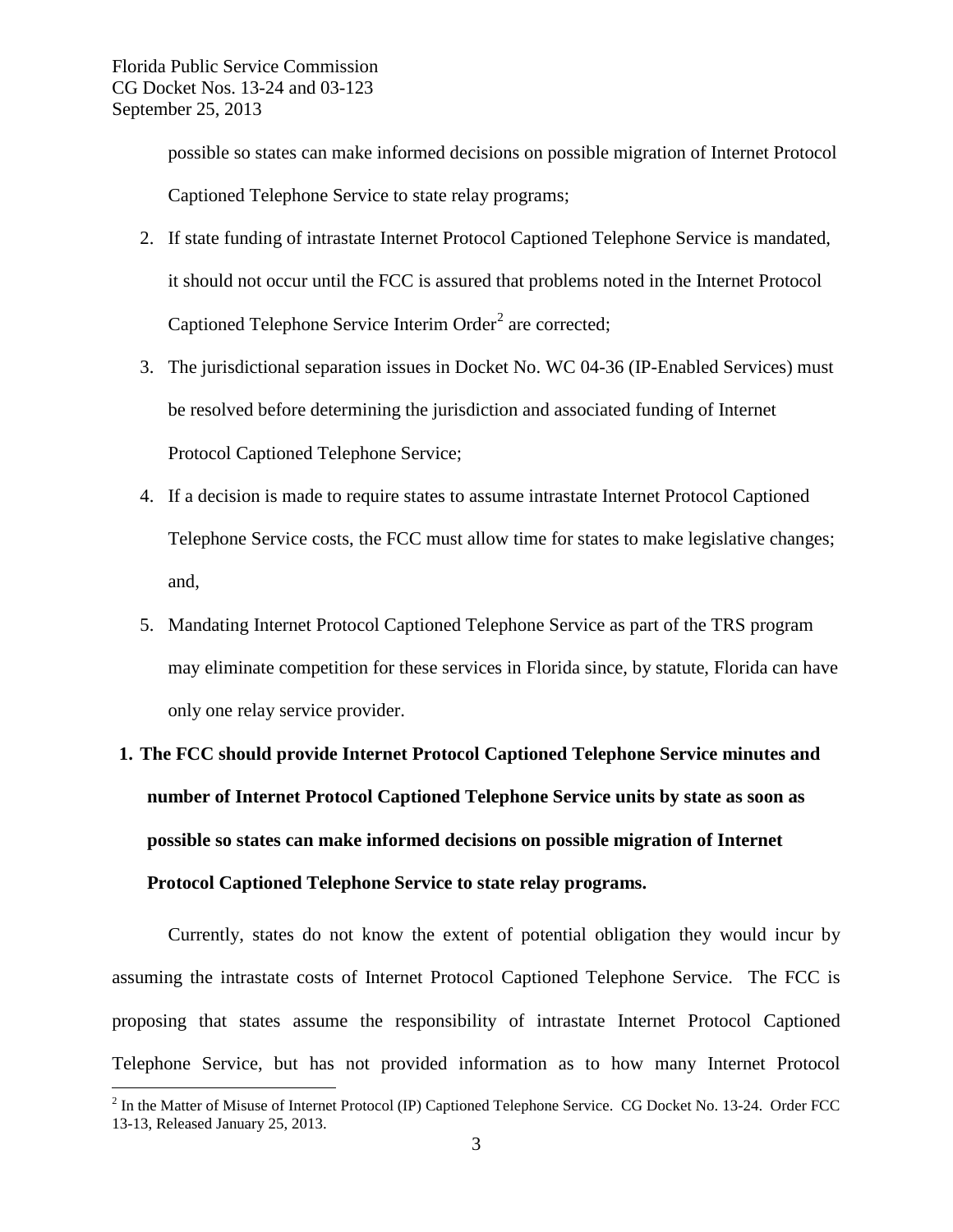Captioned Telephone Service minutes are historically used in each state, and how many Internet Protocol Captioned Telephone Service units are currently in use in each state. The FPSC urges the FCC to provide historical Internet Protocol Captioned Telephone Service minutes and units by state as soon as possible so states can make informed decisions on possible migration of Internet Protocol Captioned Telephone Service to state relay programs.

# **2. If state funding of intrastate Internet Protocol Captioned Telephone Service is mandated, it should not occur until the FCC is assured that problems noted in Order FCC 13-13 are corrected.**

In Order FCC 13-13, the FCC stated that there was dramatic growth in the number of minutes of Internet Protocol Captioned Telephone Service use in 2012, primarily due to misuse. From January to June 2012, the number of minutes increased by 30% and the average monthly rate of growth doubled for the period June to October 2012. The FCC believes that this growth is being caused by the offering of incentives for referrals to use this service, as well as usage of this service by people without a hearing loss. The FCC's interim rules set forth in FCC 13-13 and made final in FCC 13-118 should curb this abuse. However, the FCC should maintain oversight of Internet Protocol Captioned Telephone Service until such time as the abuses are known to be cured and no new abuses occur.

# **3. The jurisdictional separation issues in Docket No. WC 04-36 (IP-Enabled Services) must be resolved before determining the jurisdiction and associated funding of**

### **Internet Protocol Captioned Telephone Service;**

The FPSC believes the jurisdictional separation issues in Docket No. WC 04-36 (IP-Enabled Services) must be resolved before determining any jurisdiction and associated funding of Internet Protocol Captioned Telephone Service. Since Internet Protocol Captioned Telephone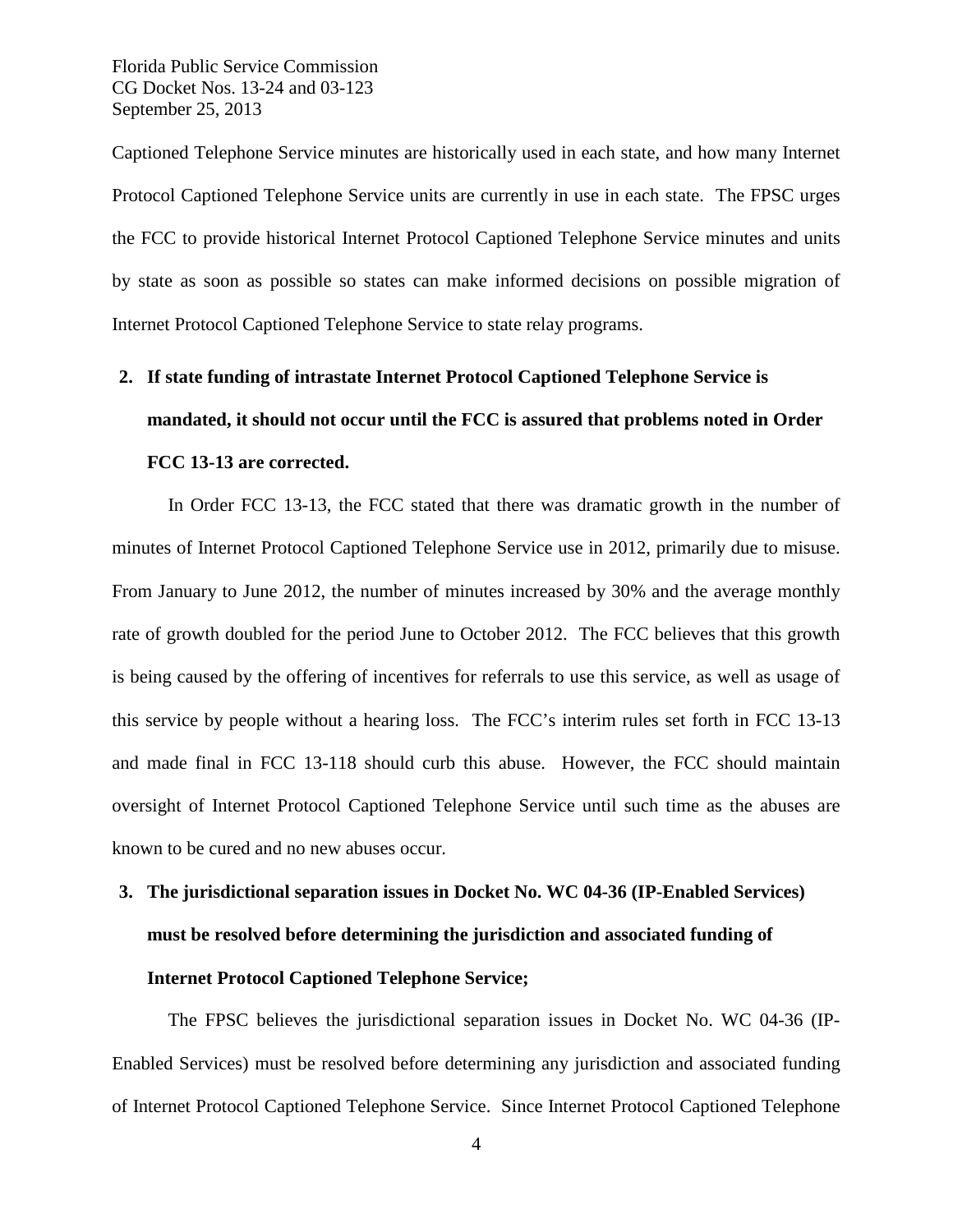Service calls are Internet-based services, the FCC must first decide whether IP-Enabled Services are "telecommunications services" or "information services" before any allocation of intrastate and interstate responsibilities are attempted. Until such time, the FPSC believes Internet Protocol Captioned Telephone Service should continue to be compensated from the Interstate TRS Fund.

In Docket No. WC 04-36 (IP-Enabled Services), the FCC has pending jurisdictional issues related to Internet-based services, including whether these services are "telecommunications services" or "information services" and how to determine whether calls are interstate or intrastate. If the Commission determines in its IP Enabled Services docket that IP calls are interstate information services subject to the exclusive jurisdiction of the FCC, then Internet Protocol Captioned Telephone Service calls should be recovered solely as interstate calls from the interstate TRS Fund. However, if the Commission finds that IP calls are subject to mixed jurisdiction, then the FPSC contends that the same jurisdictional ruling decided in the IP-Enabled Services docket should be applied to Internet Protocol Captioned Telephone Service. The FPSC believes that the FCC must resolve the issues in its IP-Enabled Services proceeding prior to determining the jurisdiction and funding of Internet Protocol Captioned Telephone Service calls.

# **4. If a decision is made to require states to assume intrastate Internet Protocol Captioned Telephone Service costs, the FCC must allow time for states to make legislative changes.**

Section 225 of the Telecom Act directs the FCC to implement regulations for TRS cost recovery that provide for the "jurisdictional separation" of TRS costs; *i.e.,* the costs caused by *inter*state TRS generally are to be recovered from all subscribers for interstate services, and the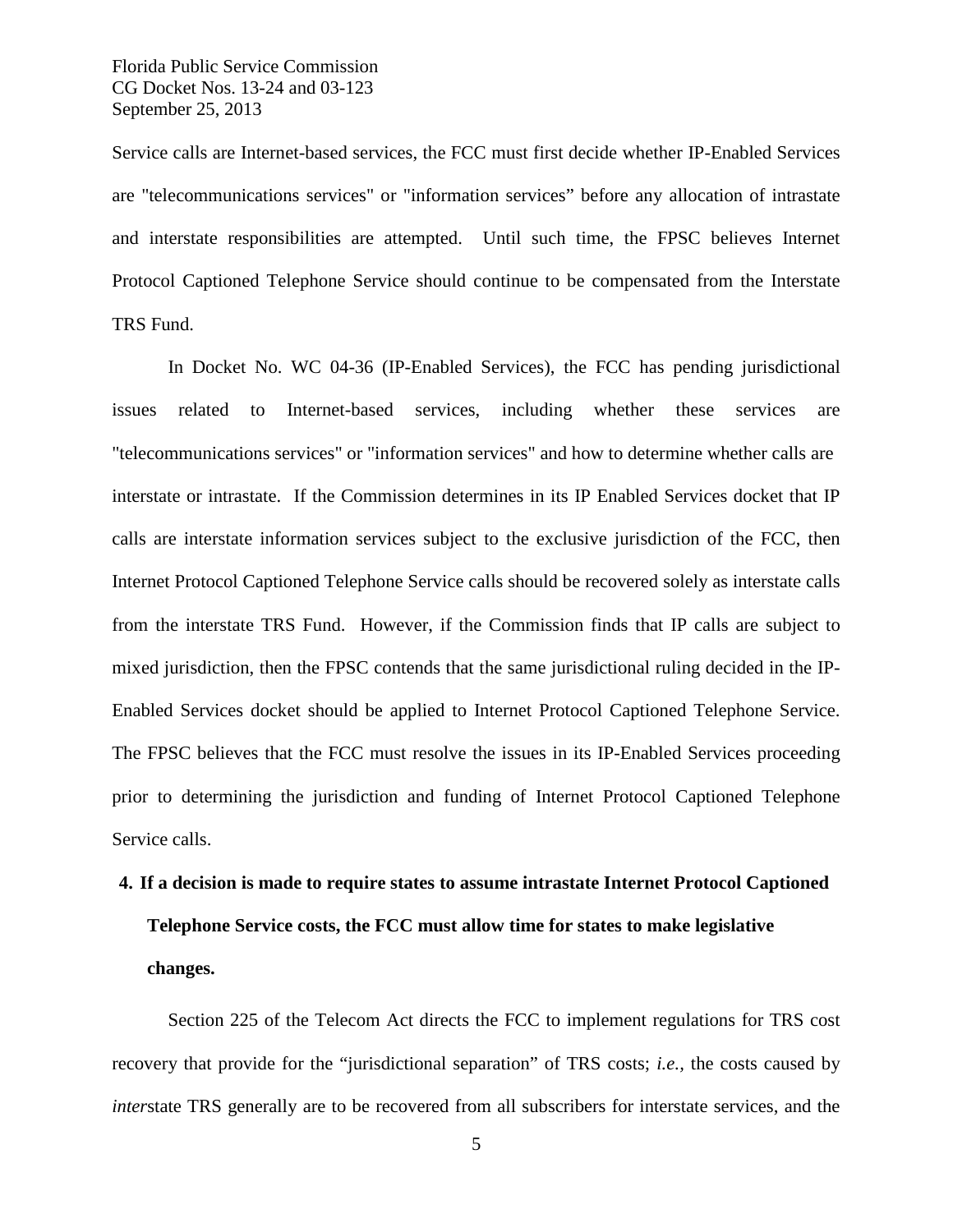costs caused by the provision of *intra*state TRS are to be recovered from each intrastate jurisdiction.

Presently, Internet Protocol Captioned Telephone Service is funded through the interstate TRS fund on a national level. A primary underlying reason for the FCC's decision to have the interstate TRS Fund reimburse providers for Internet Protocol Captioned Telephone Service calls was the difficulty in ascertaining the location of calls made using IP transmissions. The FCC now opines that Internet Protocol Captioned Telephone Service providers are able to ascertain the origination and destination of Internet Protocol Captioned Telephone Service calls in a manner that would allow for compensation for these calls to be billed to the states. The FCC believes that it should reconsider its prior decision to treat Internet Protocol Captioned Telephone Service as an entirely interstate service and propose instead that this service be treated like traditional captioned telephone service, wherein state relay programs would be required to compensate providers for intrastate Internet Protocol Captioned Telephone Service calls.

Florida's ability to provide TRS under its current state statutes could be adversely impacted if the FCC requires the states to fund the intrastate portion of Internet Protocol Captioned Telephone Service. Presently, Section 427.704(4)(a)(1.), Florida Statutes, states:

[The commission shall] require all local exchange telecommunications companies to impose a monthly surcharge on all *local exchange telecommunications company subscribers* on an individual access line basis, except that such surcharges shall not be imposed upon more than 25 basic telecommunications access lines per account bill rendered. (emphasis added)

The Florida statute provides that the TRS surcharge be collected from only local exchange company access lines. If the FCC decides to require states to assume intrastate Internet Protocol

6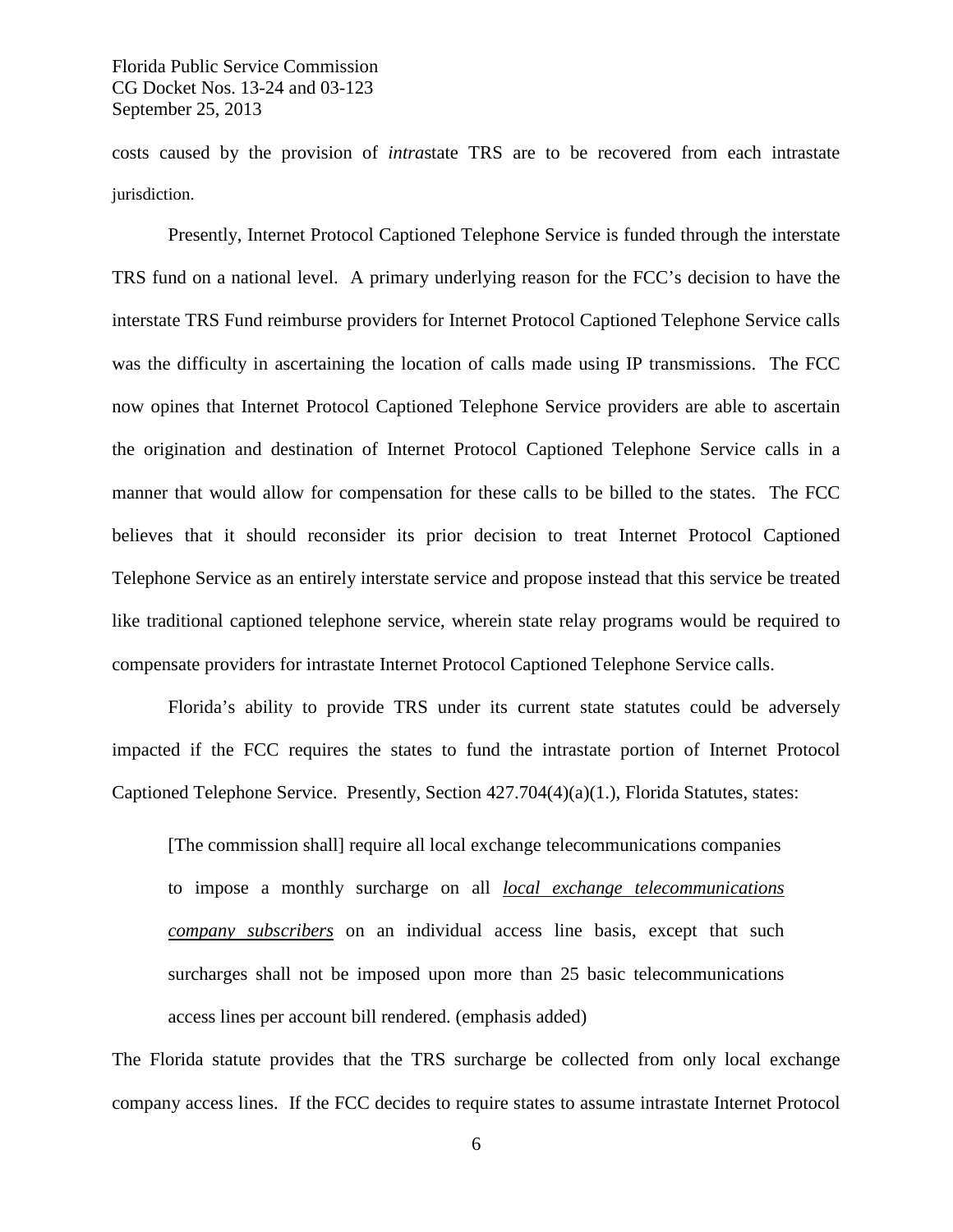Captioned Telephone Service costs, the Florida Legislature may have to consider a change to the statute as to how the Florida Relay program is funded. To that end, the FCC should allow a minimum of five years for states to make possible legislative changes.

# **5. Mandating Internet Protocol Captioned Telephone Service as part of the TRS program may eliminate competition for these services in Florida since, by statute, Florida can have only one relay service provider.**

Competition in Florida between providers of Internet Protocol Captioned Telephone Service may be diminished if the FCC mandates that Internet Protocol Captioned Telephone Service becomes a required service of TRS in order to meet the FCC state certification requirements. Section 427.704(1), Florida Statutes, in part states:

[The commission shall] establish, implement, promote, and oversee the administration of a statewide telecommunications access system to provide access to telecommunications relay services by persons who are hearing impaired or speech impaired, or others who communicate with them. The telecommunications access system shall provide for the purchase and distribution of specialized telecommunications devices and the establishment of *statewide single provider* telecommunications relay service system which operates continuously. . . (emphasis added)

Consumers currently have a choice of several providers of Internet Protocol Captioned Telephone Service in Florida because Internet Protocol Captioned Telephone Service is regulated at the Federal level. Should the FCC mandate that Internet Protocol Captioned Telephone Service become part of a state's TRS program, Florida would have only one

7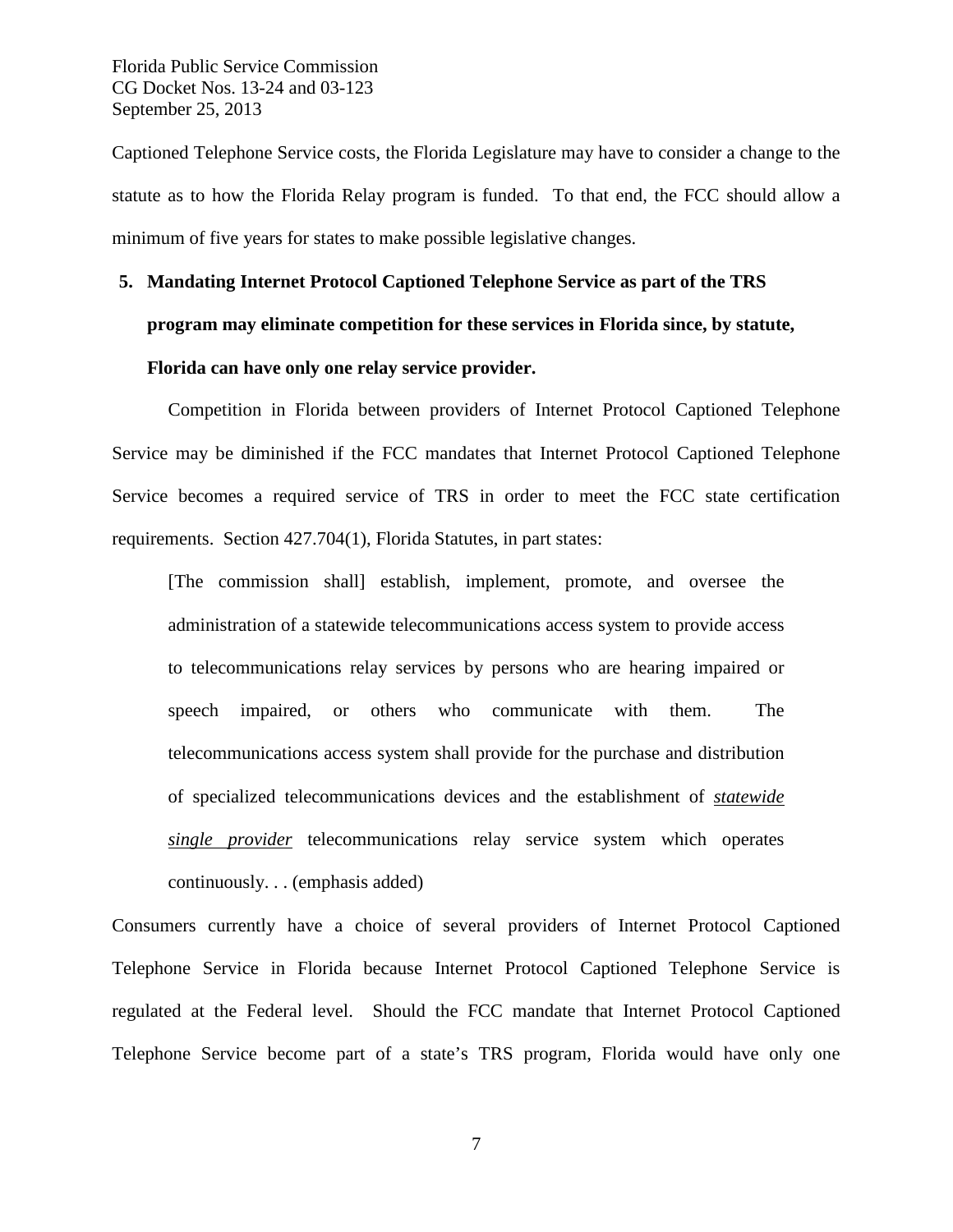contracted provider pursuant to its current statute. In Order FCC 00-56, the FCC affirmed its belief that competition among TRS providers is preferred, stating:

We agree with commenters that competitive forces are generally the preferred way to improve service quality and bring new services to customers. Although using a single vendor may not automatically lead to poor service quality, we believe that giving consumers a choice among different TRS providers might well improve the quality of TRS service in different states.

In the 2007 Internet Protocol Captioned Telephone Service Declaratory Ruling,<sup>[3](#page-8-0)</sup> the FCC concluded, on an interim basis, that all Internet Protocol Captioned Telephone Service calls would be compensated from the interstate TRS Fund. The FCC explained that this approach was consistent with the treatment of VRS and IP Relay calls, and would provide an incentive for competition among multiple providers to offer this service on a nationwide basis in a manner that would "enhance consumer choice, service quality and available features."

TRS in Florida can have only one provider under state law. Inclusion of Internet Protocol Captioned Telephone Service in Florida's TRS contract would provide a funding mechanism for the intrastate portion of the service for no other provider except the one under contract with the FPSC. To this end, the FPSC urges the FCC not to include Internet Protocol Captioned Telephone Service as a mandatory service of TRS. Alternatively, should the FCC include Internet Protocol Captioned Telephone Service as a mandatory service of TRS or order that state relay programs shall fund the intrastate portion of Internet Protocol Captioned Telephone Service, the FPSC requests that the FCC provide a waiver provision in the rule for states that

<span id="page-8-0"></span><sup>&</sup>lt;sup>3</sup> In the Matter of Telecommunications Relay Services and Speech-to-Speech Services for Individuals with Hearing and Speech Disabilities Internet-based Captioned Telephone Service. CG Docket No. 03-123. FCC 06-182, released January 11, 2007.